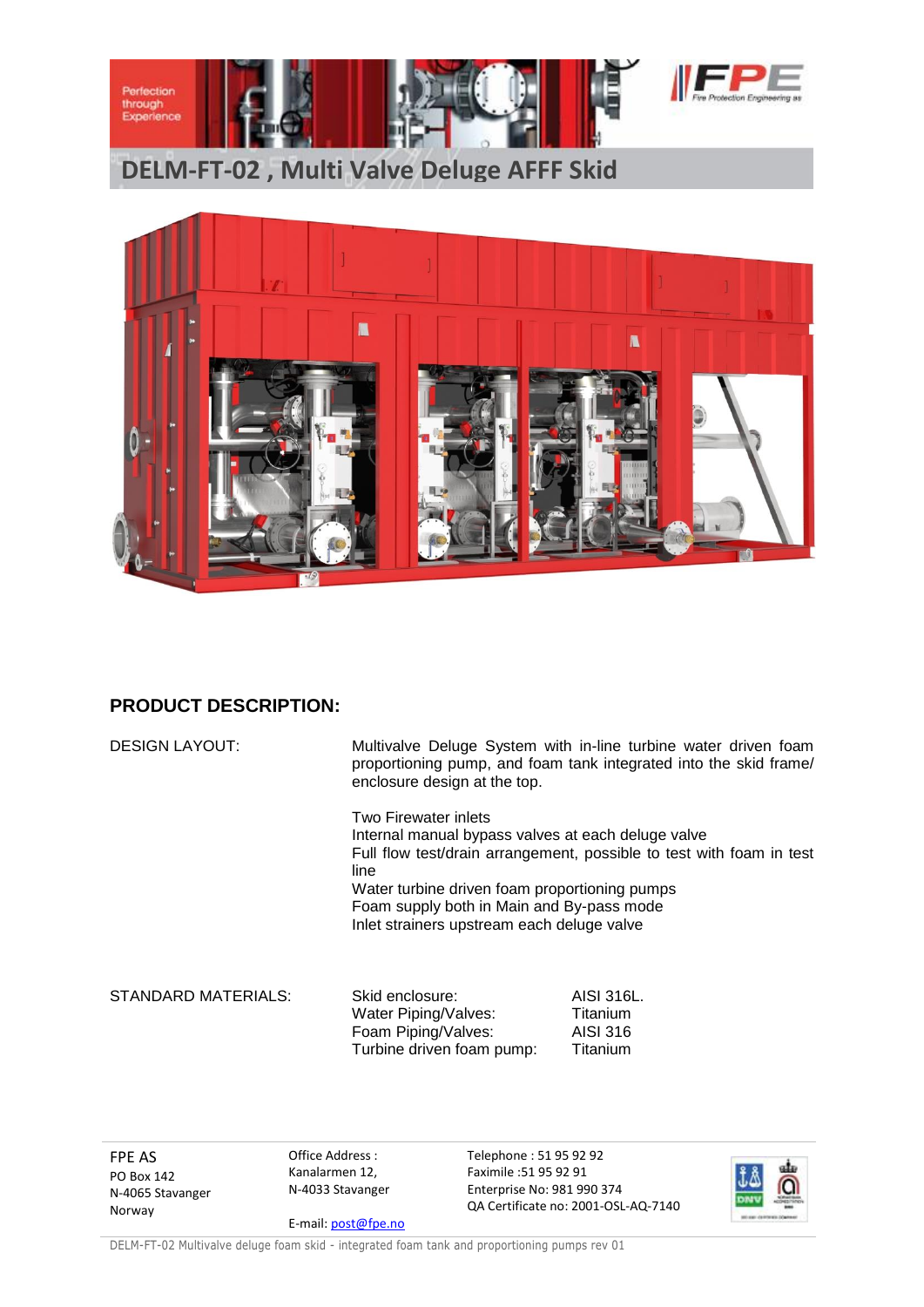

ALTERNATIVE MATERIALS: Piping: CuNi 90/10, Super Duplex<br>Valves: Cuni 90/10, Super Duplex, BS1400 AB Super Duplex, BS1400 AB2/LG2.

WORKING PRESSURE: 20 barg

COMMENTS:

The deluge valve skid can be made test drain header sized to take flow of all deluge valves involved in the largest fire scenario. The skid dimension will obviously vary with the number and dimension of deluge valves, and the volume of the foam tank

## System logic drawing



FPE AS PO Box 142 N-4065 Stavanger Norway

Office Address : Kanalarmen 12, N-4033 Stavanger E-mail[: post@fpe.no](mailto:post@fpe.no) Telephone : 51 95 92 92 Faximile :51 95 92 91 Enterprise No: 981 990 374 QA Certificate no: 2001-OSL-AQ-7140



DELM-FT-02 Multivalve deluge foam skid - integrated foam tank and proportioning pumps rev 01